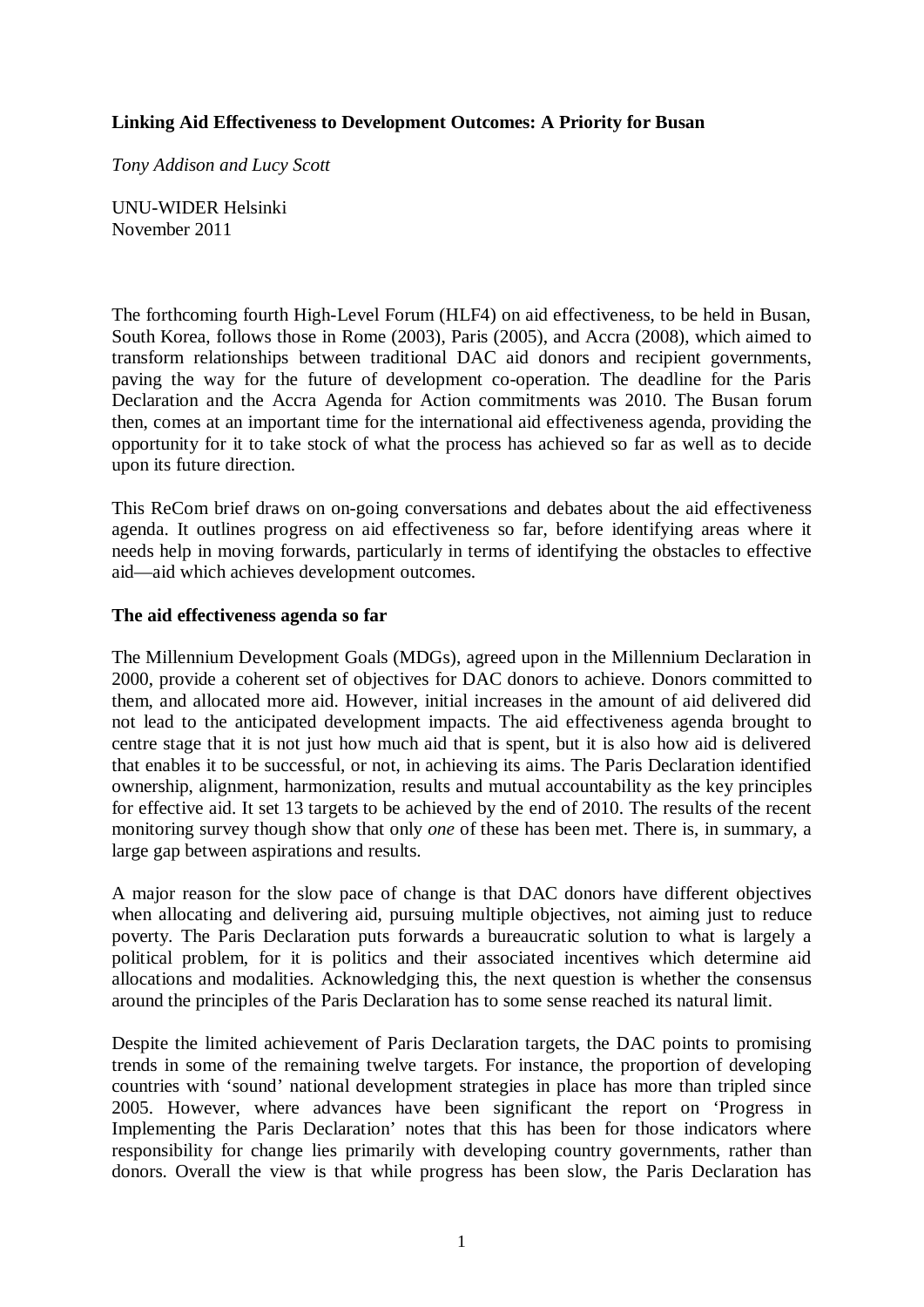brought an improved approach of greater accountability and learning within the aid system. Development effectiveness does matter to achieving the objectives of development cooperation, the MDGs, while any radical change to the current aid effectiveness system at Busan would risk losing many of the gains made so far.

# **Moving the aid effectiveness agenda forwards to achieve the MDGs**

Building on the Paris Declaration, a 'hold firm and do better' option would ensure further time for changes in the aid system to take place and also ensure continuity to the effectiveness agenda.<sup>1</sup> It would acknowledge that the principles behind the Paris Declaration are tried and tested; the result of learning from many years of development aid by DAC donors. However, merely extending the targets of the Paris Declaration to 2015, the current deadline for the MDGs, would be a wasted opportunity and would not respond to the criticisms of the current agenda. In particular, one overriding limitation is that the Paris commitments have failed to link discussions about aid effectiveness to concrete development outcomes, particularly attainment of the MDGs.

As the DAC Chair agrees, Busan represents the best opportunity for the international development community to revitalise its commitment to achieving the MDGs before their 2015 target date. The draft outcome document notes that 'the urgency of achieving strong, equitable and sustainable growth and decent work in developing countries is critical'. However, to do this a focus on the principles and processes of aid effectiveness needs to be complemented by further considerations of the substance of what needs to be done in order to achieve development outcomes. The principles behind the Paris Declaration are undeniably important in improving the ability of aid to be effective in terms of promoting national development and reducing poverty. However, development co-operation is ultimately a means to a set of ends. One of those is to end aid—to be achieved when the MDGs and other development goals are reached. Commentators point to some donor agency staff being so concerned of adhering to the principles of the Paris Declaration, for instance on alignment to country programmes, that important issues for effective aid such as quality or addressing a severe risk of corruption only get limited attention.<sup>2</sup>

Ensuring a clearer link between the aid effectiveness agenda and achievement of the MDGs involves:

• *More honesty about limitations of the 'ownership' principle.* The Paris Declaration arose from an acknowledgement about the importance of national ownership over aid interventions to ensure their success. In other words, that the effectiveness of aid depends on whether or not a country's leadership is truly committed to development. Discussions since, however, have started with an implicit assumption that most countries have a development-oriented leadership. But this is unfortunately not always the case. While ownership may be a desired outcome of aid, it cannot be a starting point for development efforts. The question then becomes if, and how, aid can assist the emergence of developmental country leaderships.<sup>3</sup>

<sup>1</sup> This is a point made by Alison Evans of ODI (see, Evans 2011).

<sup>2</sup> See Isenam and Shakow in Evans (2010).

 $3$  See Booth (2011).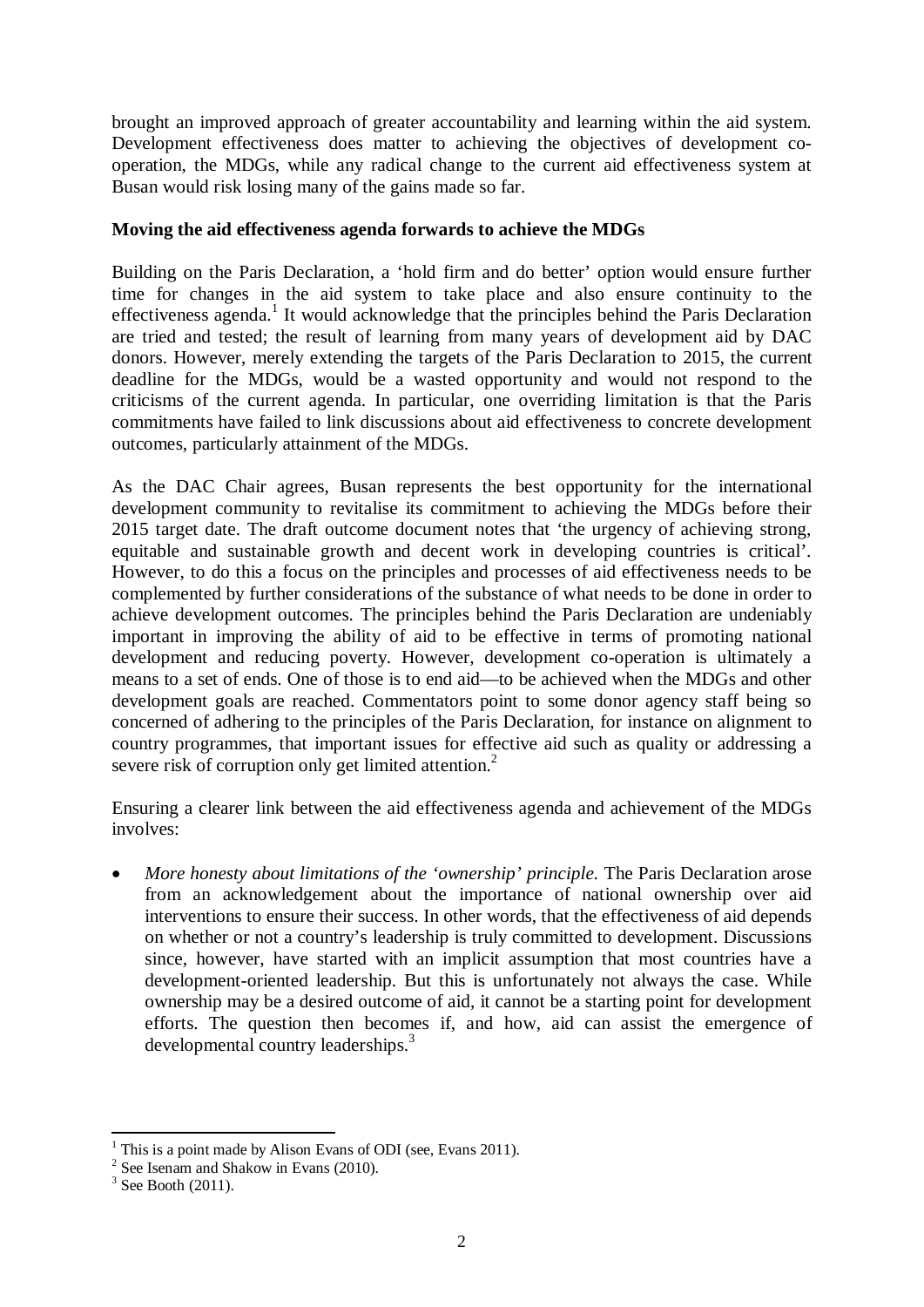- *Greater flexibility and scope to incorporate different country contexts.* There is increasing mention in the aid effectiveness community of 'common but differentiated' responses—in particular, to differentiate between low-income countries, middle-income countries, fragile states, and small-island states. So far the focus of debates has been at the global level, on overall arguments about whether, or not, aid is effective. This though, has not helped donors to devise specific strategies for different contexts. Not all fragile states, for instance, are likely to have the capacity or will to lead engagement with aid donors limiting use of the principles of 'ownership' and 'alignment' in governing engagement there. Achieving the Paris targets in these contexts is not just more difficult, but may not even constitute good donor practice.
- *Emphasising the institutions and incentives which can reduce fiduciary risks and enable effective public expenditure.* Donors are concerned about aligning their interventions to partner country's institutions and systems, particularly where they are weak or lack credibility, because of the large fiscal risks which they face. Weaknesses in government are a major factor in decisions by donors to use parallel mechanisms that side-step country systems. Evidence shows, though, that the use of national and local institutions is critical both for effective use of aid and sustained development outcomes. Alignment meanwhile, is largely about the ability of donors to manage these risks.<sup>4</sup> However, the aid effectiveness agenda offers little practical guidance on how to manage risks. Because of this donors are instead highly risk averse. As the evaluation of the implementation of the Paris Declaration notes though, 'to avoid all risks in development co-operation is to risk irrelevance'.
- *Focusing on establishing an environment for mutual learning, rather than the development of elaborate monitoring systems.* Arguably contributing to the risk aversion of donors is the strive to 'manage results', which can lead to a focus on 'quick wins' rather than longer-term development interventions, such as those to build institutions. An assumption behind the principle of 'managing for results' is that the evidence for what works in aid, particularly at scale, is already present. However, this evidence remains thin, in part because much evidence on what works or could work has not been collated and systematized. This has meant that attention has focused on establishing complex monitoring systems, rather than uncovering more evidence about what works at scale and in different contexts.
- *Promoting greater transparency.* Demands for greater transparency have intensified since the Accra Accord. Transparency means that everyone can see who is giving aid, to whom, for what and when. Its lack has reduced the opportunities to find out what really works in aid, inhibiting rigorous research on its effectiveness.<sup>5</sup> It is also an obstacle for enabling co-ordination of donors by recipient country governments. Particularly in a context of increasing numbers of aid donors, co-ordination between them, ensuring that they do not get in each other's way, is an immediate challenge which needs to be addressed to ensure that a range of development outcomes are achieved.<sup>6</sup>

A second aim of the Busan meeting, in addition to strengthening the possibilities to achieve the MDGs, should be to form a new global consensus on what the framework for

 $4$  See Chandy (2011).

<sup>5</sup> See Ghosh and Kharas (2011).

<sup>6</sup> See Chandy and Kharas (2011).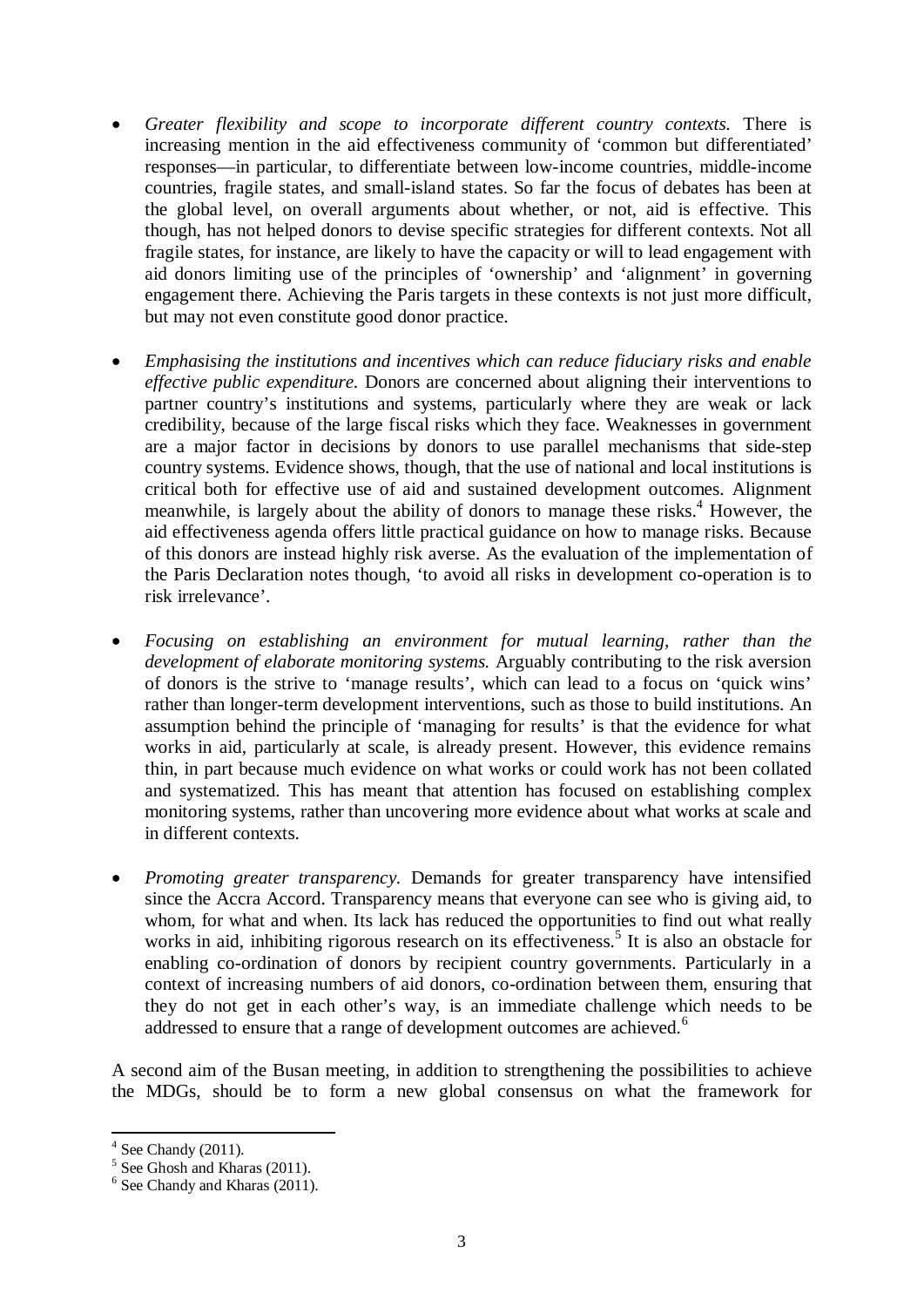development co-operation should look like through 2015 and beyond. Clearly a shortcoming of the current aid effectiveness agenda is that it just applies to DAC-donors. The development context though, is rapidly changing with non-DAC aid increasing, along with private funding for development activities and other flows of international development finance (notably climate finance). In 2008, DAC bilateral aid accounted for US\$73 billion, non-DAC aid US\$10 billion, and private sources were estimated to be around US\$60 billion.<sup>7</sup> How these new actors will be incorporated into the aid effectiveness agenda is key to its continued relevance.

The draft HLF4 outcome document also speaks of a 'broadening and deepening' agenda that moves beyond aid effectiveness to address development effectiveness. Other flows which can contribute to achieve development outcomes, including climate finance and remittances are increasing, while taxation could be used as an important tool to achieve development outcomes. However, if discussions are broadened to include additional flows so valid concerns about how these can be co-ordinated to ensure policy coherence are central for success.

### **Broadening the agenda: can and should aid effectiveness be a global agenda?**

The term DAC-ability is used to refer, not just to the DAC-defined criteria of ODA, but also whether a donor has the 'political will' to share the values and extensive peer review process of the DAC aid system.<sup>8</sup> Providers of South-South development co-operation (SSDC) are increasing. China, a major provider of this form of assistance, offers a high proportion of its finance, not as ODA, but rather as export-credits, $9$  reaffirming the importance of moving the agenda from aid effectiveness to development effectiveness. In terms of political will it is also unclear whether SSDC providers, in particular, would wish to commit to the Paris Commitments. Discussions are increasingly focusing on whether it is possible for the aid effectiveness agenda to build on the existing differing foci of donors, for instance with DAC donors supporting social sectors while China and Saudi Arabia emphasise infrastructure and the productive sectors. However, it may be that DAC donors themselves should build on their experience and give more attention to the productive sectors in order for aid to achieve development outcomes. There will be tensions in creating any division of labour across DAC and non-DAC donors and we cannot assume rapid, if any, progress.

The support of aid recipients for the inclusion of non-DAC donors in the aid effectiveness agenda though, also cannot be assumed. It may be advantageous for them if donors compete with each other, rather than co-operate together. Certainly, the 'no strings' approach of SSDC has proved to be popular with recipient country governments.<sup>10</sup> If the ownership principle is to be retained then the views of recipients must be considered.

### **Addressing the missing middle: research on the obstacles to effective aid**

Clearly there are challenges in moving the aid effectiveness agenda forwards and in ensuring that this agenda links to development outcomes, currently expressed in terms of the MDGs. In particular, the current effectiveness agenda largely assumes that the evidence for 'what works' in aid exists and that this can be uniformly applied to all contexts. This is not the case.

  $7$  As given in Evans (2010)

<sup>&</sup>lt;sup>8</sup> See Kim and Lightfoot (2011).

<sup>&</sup>lt;sup>9</sup> See Brautigam (2011).

 $10$  See Zimmerman and Smith (2011).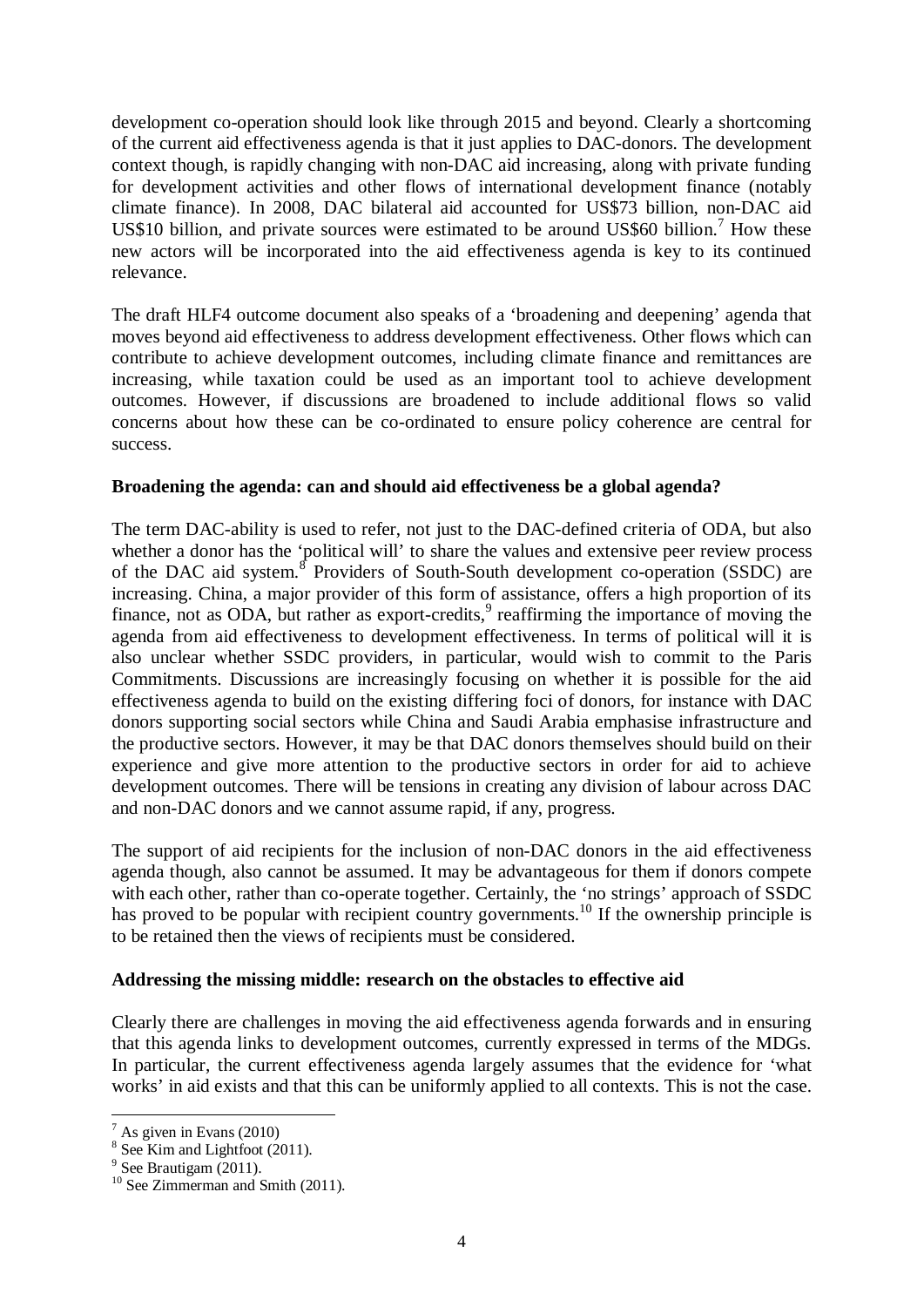Research can add to some of the key discussions necessary to ensure that the aid effectiveness principles translate to effective aid in terms of reducing poverty and promoting development, through:

- *Investigating the role of aid in building effective developmental country leaderships and institutions which enable leaderships to be effective.* Some argue that this it is not possible for aid to be able to influence the interests of the government so that they align with those of its people. Others believe that aid can help countries to overcome the institutional obstacles of unresolved collective action problems and so contribute to building a developmental country leadership.<sup>11</sup> Aid from democratic donors is associated with an increase in the likelihood of a democratic transition.<sup>12</sup> However, democracy on its own is insufficient and leaders also need to have the ability to get things done. Here it may be important to set a few priorities, for instance infrastructure and electricity provision. Capacity-building of national and local government as well as civil society can enable governments to be effective. More needs to be learnt about how this can best be done. The formation of new institutions though, particularly those for enabling effective public spending may be key in some contexts, especially in fragile states.
- *Researching effective aid for fragile states.* No fragile state is on-course to meet any of the MDGs and so investigating the principles behind 'what works' in fragile countries is essential. Arguably, aligning aid with government institutions and policies is not best practice for aid in these contexts. In particular it is important to investigate alternative mechanisms and organizations for the delivery of key services and how new institutions can be built in a manner which ensures their sustainability and promotes future national ownership. In doing so we must remember that the fragile states category is itself a donor construction, that donors often have different definitions (and donor lists of fragile states do not overlap), and that country context is paramount.
- *Generating country-specific knowledge on the channels through which aid impacts upon economic growth.* Economic growth is not—and should not be—the only objective for development aid but it is often a necessary condition for political stability and poverty reduction. Recent evidence points to a positive relationship from aid to growth in aggregate.<sup>13</sup> Policy discussion needs to move on from generalizations about aid and growth, take on board the recent evidence on aid and growth and focus on specifics. Research needs to look closely at the country-specific channels through which aid impacts on growth. In particular, how can aid incentivise pro-poor economic growth through generating appropriate forms of employment? Aid research also needs to take a closer look at how aid instruments can help countries stimulate investment in sectors with a higher value-added (what we might term a 'new industrial policy').
- *Communicating evidence on 'what works' to policy makers.* There is a shortage of evidence about 'what works' to reduce poverty and promote development, particularly at scale and whether success in one context can effectively be transferred to different locations. UNU-WIDER's ReCom programme, in partnership with Danida and Sida, will add to the evidence base about what works and would could work in aid and also

 $11$  See Booth (2011).

 $12$  See Blodgett Bermeo (2011).

<sup>&</sup>lt;sup>13</sup> See Arndt, Jones and Tarp  $(2010)$ .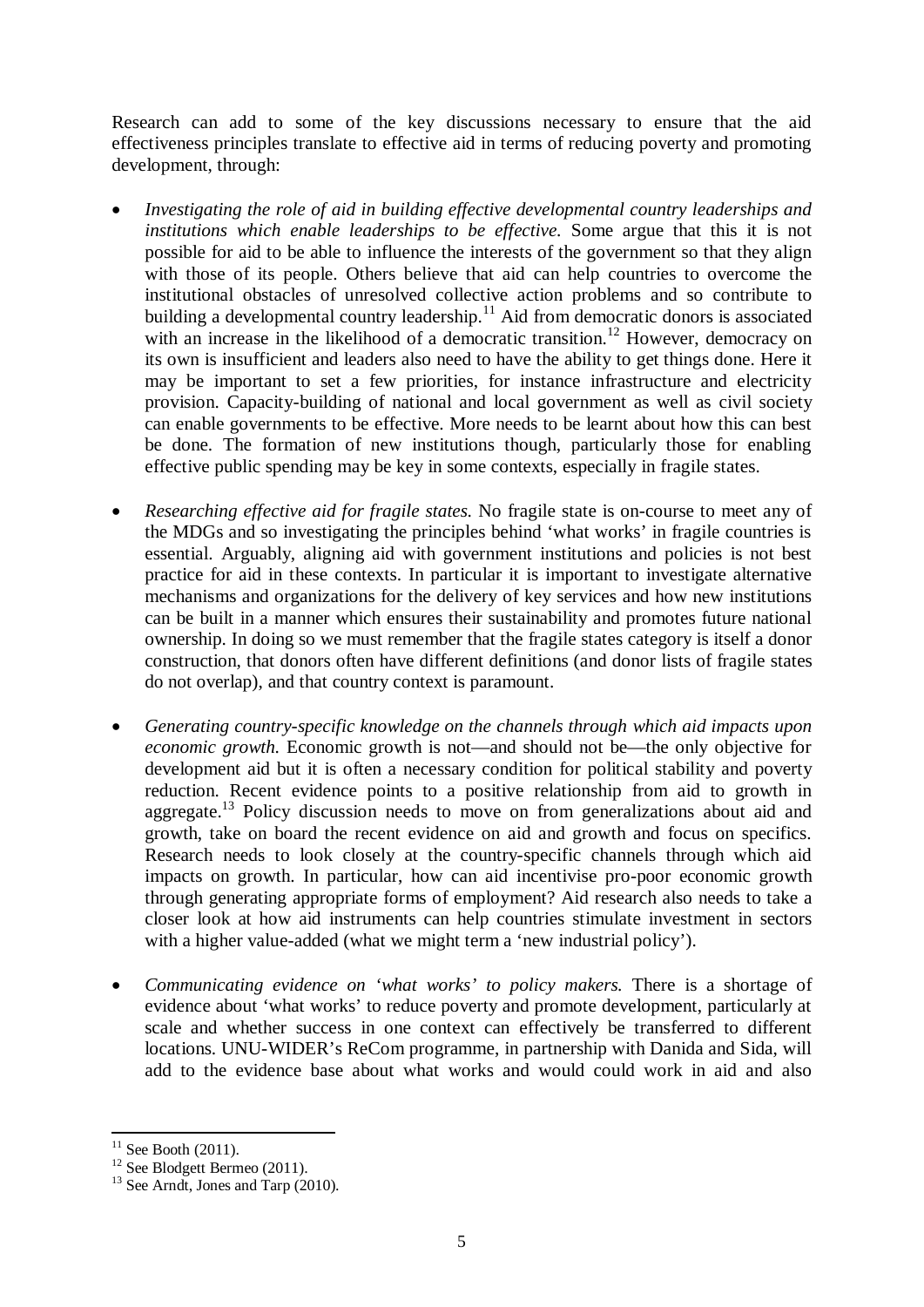communicate this, along with existing evidence, to policy makers to inform future development responses.

### **Final comments**

HLF4 is critical for the aid effectiveness agenda. The Busan meeting has the challenge of moving this agenda forwards in a new era through reaching agreement on the next set of commitments. These commitments, though, should not just encompass global principles, but should also involve country-specific targets which provide guidance on how aid can best be spent so that it can be effective at achieving development outcomes. This involves promoting an environment for mutual learning, both between DAC donors as well as with new providers of South-South development co-operation and between donors and research organizations. Central to this is creating an environment where evidence about 'what works', 'what doesn't work', and 'what could work' is clearly communicated to policy makers and so can be incorporated into development responses.

*Tony Addison is Chief Economist-Deputy Director of UNU-WIDER. Lucy Scott is a UNU-WIDER Research Associate* 

### **References:**

- Arndt, C., S. Jones, and F. Tarp (2010). Aid, Growth, and Development: Have We Come Full Circle?, *Journal of Globalization and Development,* Vol. 1: Iss. 2, Article 5.
- Blodgett Bermeo, S. (2011). 'Foreign aid and regime change: A role for donor intent', *World Development* 39 (11): 2021-2031
- Booth, D. (2011) 'Aid effectiveness: bringing country ownership (and politics) back in'. ODI Working Paper 336. African Power and Politics Programme. London: Overseas Development Institute.
- Brautigam, D. (2011). 'Aid "with Chinese characteristics": Chinese foreign aid and development finance meet the OECD-DAC aid regime', *Journal of International Development* 23: 752-64.
- Chandy, L. (2011) 'It's complicated: The challenges of implementing the Paris Declaration on Aid Effectiveness'. Global Economy and Development at Brookings Blog. 22 September. Washington DC: The Brookings Institution.
- Chandy, L., and H. Kharas (2011). 'Why can't we all just get along? The practical limits to international development co-operation', *Journal of International Development* 23: 739-51.
- Evans, A. (2010) 'Aid effectiveness post-2010: a think piece on ways forward'. Mimeo. London: Overseas Development Institute.
- Evans, A. (2011) 'The road to Busan and beyond'. Overseas Development Institute Blog. 24 August. London: Overseas Development Institute.
- Ghosh, A. and H. Kharas (2011) The Money Trail: Ranking Donor Transparency in Foreign Aid, *World Development,* 39 (11): 1918-29-